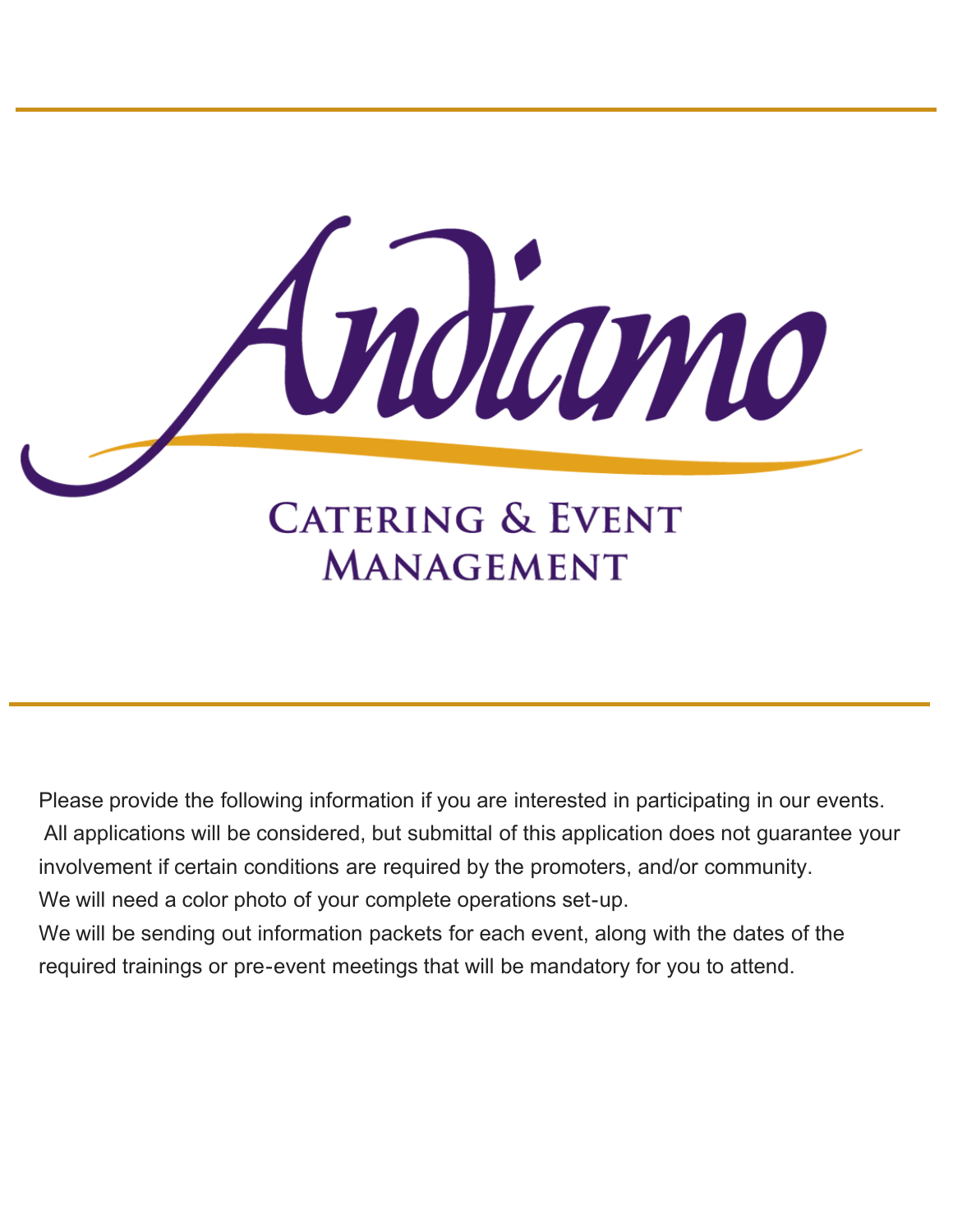## Contact Information

| <b>First Name*</b>       |              | Last Name*     |                    |  |
|--------------------------|--------------|----------------|--------------------|--|
|                          |              |                |                    |  |
| Phone 1*                 |              | <b>Phone 2</b> |                    |  |
|                          |              |                |                    |  |
| <b>Email Address *</b>   |              |                |                    |  |
| <b>Mailing Address 1</b> |              |                |                    |  |
| <b>City</b>              | <b>State</b> |                | <b>Postal Code</b> |  |

## Menu Items Offered:

Limited to three (3) Specialty Food (meat) Items and 2 sides, sizes, and price.

| Item 1            | <b>Price</b> |
|-------------------|--------------|
| Item <sub>2</sub> | <b>Price</b> |
| Item 3            | <b>Price</b> |
| Side 1            | <b>Price</b> |
|                   |              |